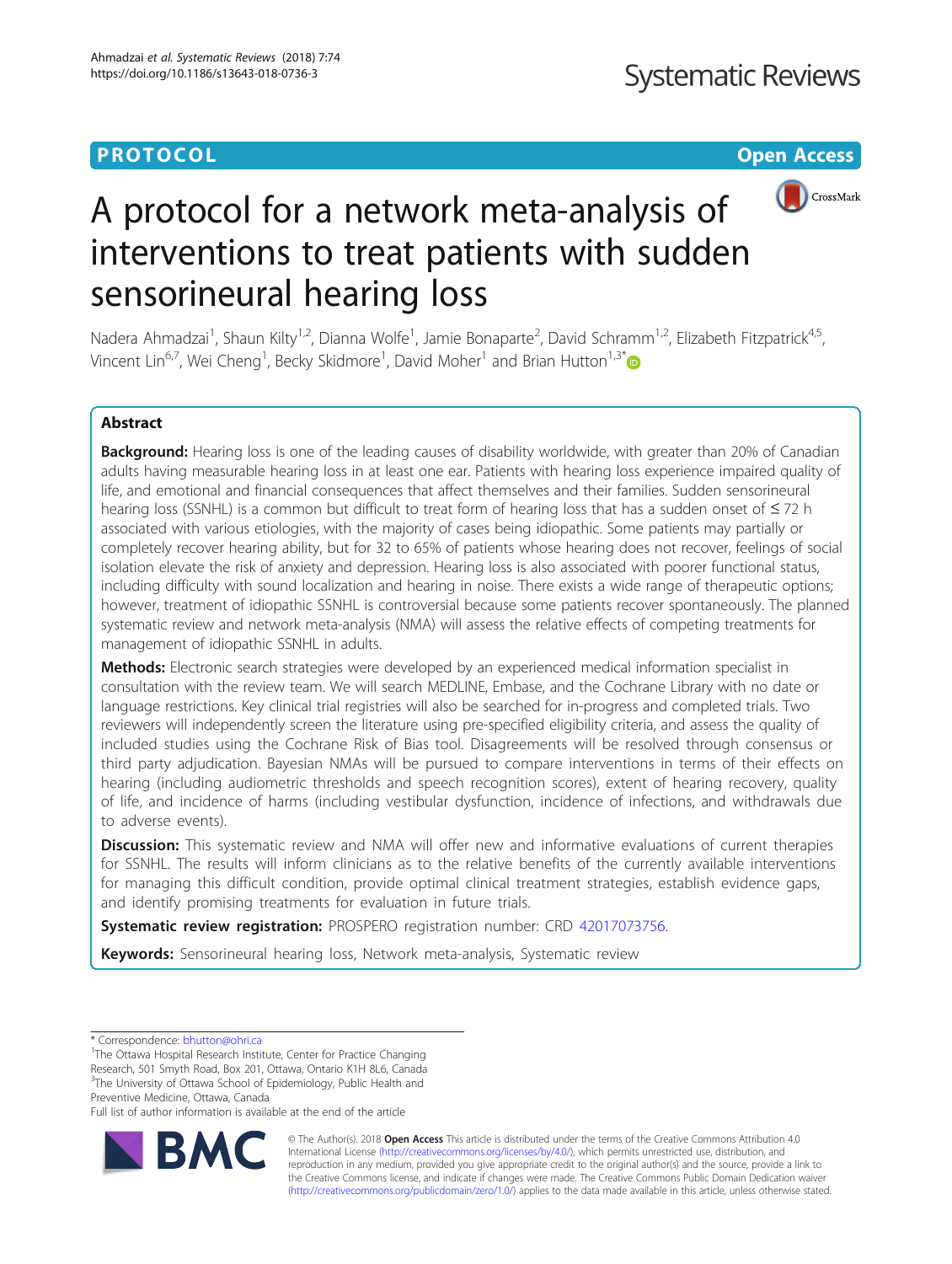## Background

Hearing loss is one of the leading causes of disability worldwide  $[1]$  $[1]$ , with > 20% of adult Canadians having measurable hearing loss in at least one ear [[2\]](#page-6-0). While many interventions are available, Canadians with hearing loss endure a severely impaired quality of life [\[3](#page-6-0)]. Sudden sensorineural hearing loss (SSNHL) can be particularly disruptive, often occurring in the prime of mid-life. The emotional and financial toll of SSNHL on patients, their families, and society is large and often underestimated. Early detection and rapid intervention are advised [[4\]](#page-6-0). However, selection of appropriate treatments among the therapies available can be difficult because of the variety of etiologies of hearing loss and the uncertainty surrounding the efficacy of various interventions.

SSNHL is a common but difficult to treat type of hearing loss. It is a debilitating condition with major impacts on mental health and quality of life. Approximately 27 new cases of SSNHL develop per 100,000 persons annually in the USA [\[5](#page-6-0)]. SSNHL occurs rapidly over 72 h or less ( $\leq$  3 days) [[6,](#page-6-0) [7](#page-6-0)], often with other incapacitating symptoms, including tinnitus, intractable vertigo, and hyperacusis, resulting in extreme patient anxiety [[8,](#page-6-0) [9](#page-6-0)]. While some individuals may recover some or all hearing, for the 32 to 65% of patients who do not [\[10](#page-6-0)], the social isolation associated with the inability to understand speech, the inability to localize sound, and pervasive tinnitus lead to increased risk of anxiety disorder and depression [\[11](#page-6-0)–[13](#page-6-0)]. Etiologies are numerous; however, the majority of cases of SSNHL are idiopathic [\[8,](#page-6-0) [14](#page-6-0)]. Often when patients present in a primary care setting, SSNHL is not immediately investigated due to the prioritization of other potential causes of hearing loss ahead of SSNHL, such as hearing loss secondary to an upper respiratory tract infection [[15\]](#page-6-0). Suggested therapeutic options for SSNHL are diverse, and include antiinflammatories, antiviral agents, diuretics, vasodilators, rheologic agents, tri-iodobenzoic acid derivatives, and surgical interventions. However, the ideal treatment of idiopathic SSNHL remains controversial due to the potential for spontaneous recovery in many patients [\[10](#page-6-0)]. For patients who receive no or inappropriate treatment and who do not spontaneously recover, the lifelong social isolation and work-related difficulties associated with chronic single-sided deafness and tinnitus remain [\[13](#page-6-0)]. These difficulties are exponential for individuals with pre-existing hearing loss in their other ear. The detrimental effects of SSNHL on patients' quality of life are severe. There is a need to establish with greater certainty the benefits of previously studied interventions, as well as to prioritize the available treatment interventions and to identify considerations for future research.

While traditional pairwise meta-analyses of direct evidence are of great value and familiarity to researchers, physicians, and decision makers, they cannot address comparisons of multiple interventions in a cohesive analysis. Network meta-analysis is a vital methodology available to address situations where multiple comparators of relevance exist. This protocol describes methodology for a systematic review and network meta-analysis that will assess the relative effects of competing treatments for management of idiopathic SSNHL in terms of hearing recovery, pure tone audiometry, speech recognition scores, quality of life, reduction of tinnitus, vestibular endpoints, and harms.

## **Methods**

This protocol was developed in consultation with the Preferred Reporting Items for Systematic Review Protocols (PRISMA-P) Statement [[16](#page-6-0)], and is registered with the International Prospective Register of Systematic Reviews (PROSPERO) database (CRD#42017073756). Any protocol modifications made during the conduct of the review will be described in the publication of the final report. The PRISMA Extension Statement for NMA will be followed to guide preparation of the final report to ensure all aspects of methods and findings are reported [\[17\]](#page-6-0).

## Data sources and search for studies

An experienced information specialist developed a preliminary search strategy in consultation with the review team. The literature search will be conducted in MED-LINE, Embase, and the Cochrane Library, with no date or language restrictions. Searches will utilize a combination of controlled vocabulary (e.g., "Hearing Loss, Sensorineural," "Hearing Loss, Sudden") and keywords (e.g., SSNHL, sudden deafness, sudden sensorineural hearing loss) and a randomized controlled trial (RCT) filter that will be applied in MEDLINE and Embase. Syntax will be adjusted according to the needs of each database. The search will be peer reviewed prior to execution by a second information specialist using the PRESS Criteria [[18](#page-6-0)] and appropriate recommendations incorporated. We will perform a separate search for systematic reviews to compare the list of included studies from existing reviews against those retrieved from the core RCT searches. A targeted gray literature search of ClinicalTrials.gov and the International Clinical Trials Registry Platform search portal will also be undertaken to identify in-progress and completed trials.

The MEDLINE search strategy is presented in Appendix.

## Study eligibility criteria

Eligibility criteria for the review have been designed according to the PICOS (Population-Intervention-Comparators-Outcomes-Study design) framework. We will include studies that meet the following criteria: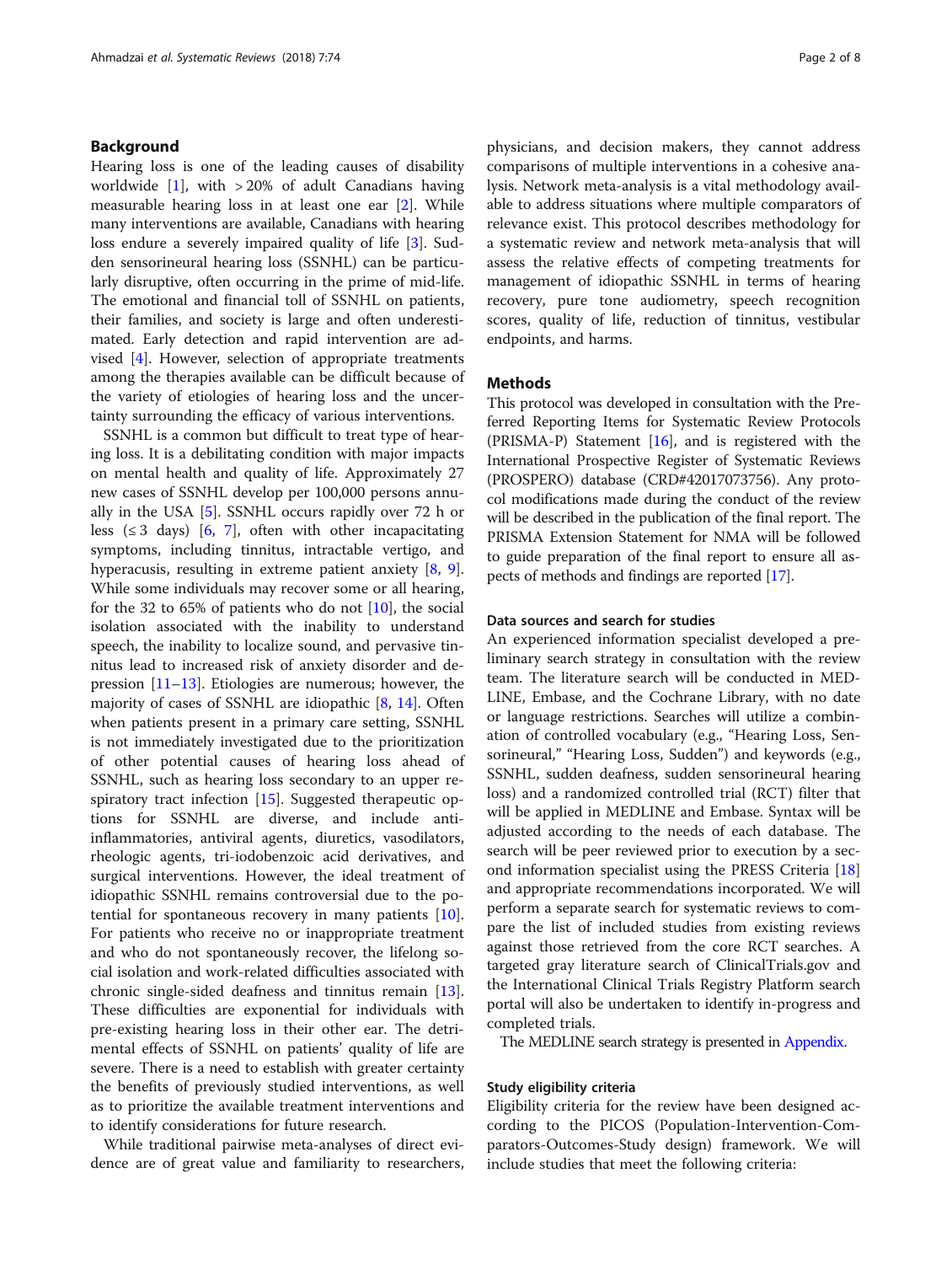## Population

Adult patients with idiopathic single-sided SSNHL, defined as a 30 dB hearing loss in three consecutive frequencies in one ear whose onset occurs in  $\leq 3$  days, with cause being disruption of the cochlea of the inner ear, the vestibular nerve or higher regions of auditory processing [\[5](#page-6-0)]. Cases of binaural and non-idiopathic singlesided SSNHL will not be included; such cases are usually associated with underlying conditions and should be managed in accordance [\[6](#page-6-0)].

## Interventions/comparators

To maintain homogeneity across studies, the review will focus on first line therapy, excluding salvage therapy. The following interventions will be of interest: systemic steroids (dexamethasone, hydrocortisone, betamethasone, prednisone, cortisone, prednisolone, methylprednisolone); antivirals (valacyclovir, acyclovir); systemic volume expansion (hydroxyethyl starch); anti-thrombotics (pentoxifylline, batroxobin, recombinant tissue plasminogen activator); vasodilators (prostaglandin E 1, naftidrofuryl); increased tissue oxygenation therapies (carbogen); hyperbaric oxygen therapy; intratympanic steroid-combination therapies (intratympanic methylprednisolone, intratympanic dexamethasone); anti-inflammatory therapies (Dextran 40, Dextran 40 + procaine hydrochloride); anti-platelet vasodilatation (prostacyclin, pentoxifylline); other therapies [magnesium aspartate, magnesium sulphate, fibrinogen/LDL apheresis, mannitol, nifedipine, fludiazepam, diazepam, hyperbaric oxygen, vitamin A, vitamin E, zinc, Chinese herbal medicine, Ginkgo biloba extract, AM-111 (a c-Jun N-terminal Kinase (JNK) ligand), Ozone therapy (autohaemotherapy)]. The listed interventions have been structured into broad categories; primary analyses will consider interventions at the group level, with the exception of those listed in the "Other therapies" category, where additional treatment nodes may be used. We will also explore the feasibility of analyses at a more granular level to avoid the assumption of class effects. Following data collection, our clinical experts will be consulted to establish whether additional treatment groupings are needed to maximize the representativeness of unique interventions (such as considering variable doses, durations, or strengths of steroid therapy). If combination therapies are encountered, they will be included as additional treatment nodes. We will clearly identify any post-hoc, alternative network geometries formed using this approach in the final review.

## **Outcomes**

Endpoints of interest will include hearing measures assessed via audiometric tests [i.e., pure tone audiometry, speech recognition scores (including word

recognition and speech discrimination scores, and speech reception threshold (SRT)], and via clinical tests (i.e., tuning fork by Rinner test, and Weber test) where available; extent of recovery (e.g., Sieigel's Criteria, or other such endpoint measures that categorize patients' recovery as complete, marked, slight, or none based on decibels of improved hearing); quality of life (generic and disease-specific measures); reduction of tinnitus [could be measured via different techniques such as psychoacoustic tests of tinnitus (e.g., pitch match, loudness match, maskability, residual inhibition), rating scales (e. g., verbal rating scale, numerical rating scale, visual analog scale, poster style, mechanical device, etc.), questionnaires describing functional effects (e.g., tinnitus questionnaire, tinnitus handicap questionnaire, tinnitus severity scale, subjective tinnitus severity scale/tinnitus reaction questionnaire, tinnitus severity grading, tinnitus severity index, tinnitus handicap inventory, intake interview for tinnitus retraining therapy), and patients' global perception of treatment-related changes]; incidence of vestibular endpoints (e.g., vertigo); and harms (e.g., withdrawals due to adverse effects, otitis media, residual tympanic membrane perforation).

### Study design

Randomized controlled trials of any duration will be included.

### Screening and data extraction

We will perform screening in two stages via four reviewers working in pairs independently and in duplicate against a priori eligibility criteria using an online systematic review software program (Distiller Systematic Review (DSR) Software; Evidence Partners Inc., Ottawa, Canada). Screening at stage 1 will encompass review of titles and abstracts identified from the electronic search, while stage 2 will be based upon review of full text articles of those deemed potentially relevant during stage 1. We will start screening at both stages with a calibration exercise to ensure consistent application of eligibility criteria. Disagreements among reviewers will be resolved through consensus or third party adjudication. A PRISMA flow diagram [\[19\]](#page-6-0) will be prepared to document the study selection process in the final publication. The list of included studies of the existing reviews will be inspected to confirm no relevant studies are missed.

A standardized form implemented in Microsoft Excel (Microsoft Corporation, Seattle, Washington, USA) will be used for data extraction, recording key items. Data extraction will be performed by one reviewer and verification will be carried out by a second reviewer. We will extract the following information from each study: publication characteristics, including authors, publication year, and journal; study design details (e.g., cited trial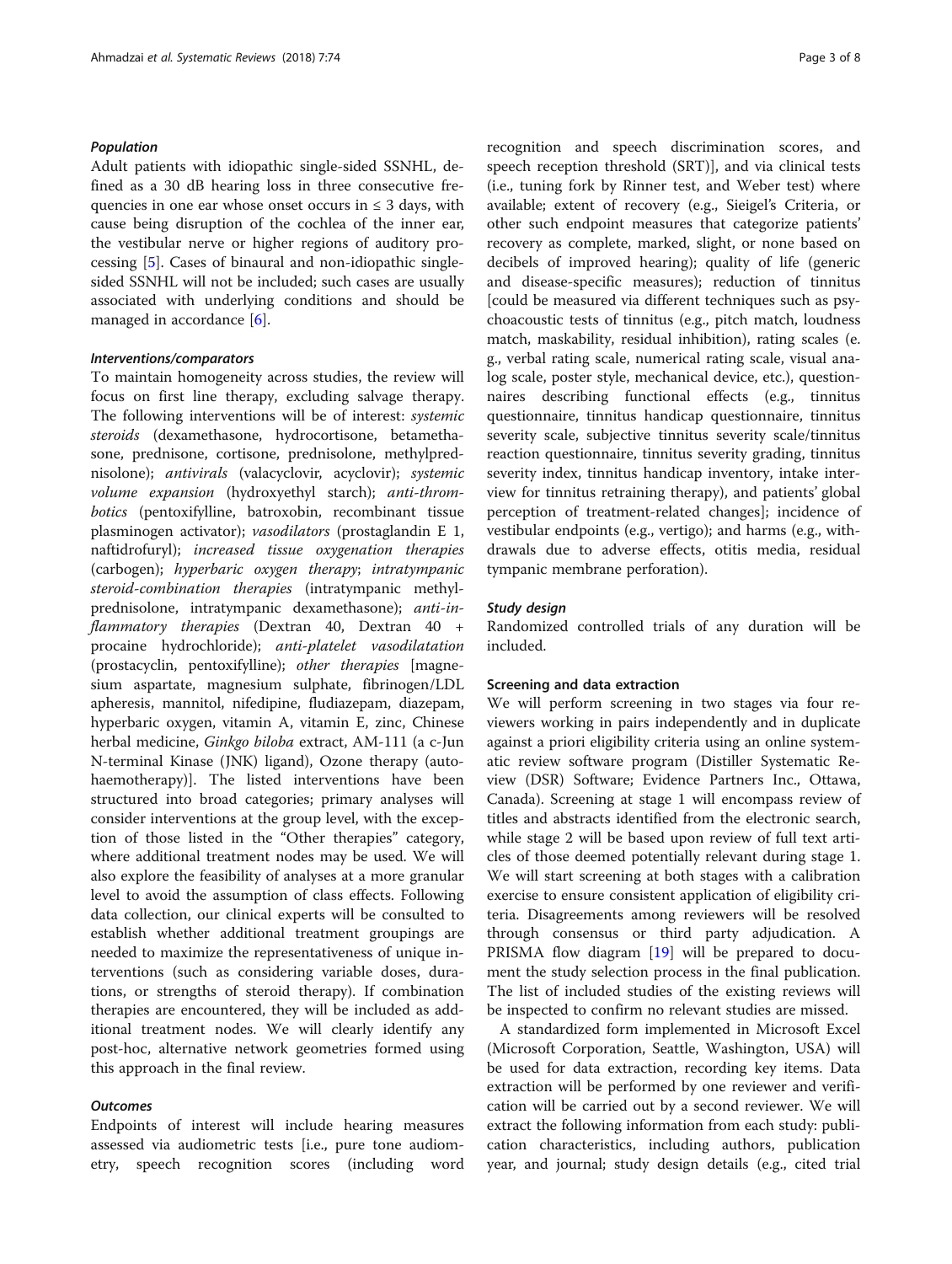design, clinical setting, duration of follow up, number of patients randomized and number analyzed for each outcome, occurrence of dropouts, funding source, and authors' conflict of interest); study population characteristics (e.g., patient eligibility criteria, age, sex, BMI, race, comorbidities, and other relevant baseline data, such as PTA, prior otologic surgery); intervention and comparator characteristics, including type (e.g., systemic steroids, antivirals, anti-thrombotic, etc.), dose, unit, duration, frequency, route of administration, and co-intervention; and outcome data, including reported outcome definitions and summary data related to treatment effects (e.g., mean or mean difference and SD for continuous outcomes, and numbers of events and number of total patients for dichotomous outcomes), and reported tools/scales used to evaluate outcomes.

## Risk of bias assessment

The Cochrane Risk of Bias Tool for RCTs [[20\]](#page-6-0) will be used to evaluate the risk of bias of each included RCT. Assessments will be carried out by two reviewers independently, and disagreement will be resolved via consensus or third party adjudication. The domains of the Cochrane risk of bias tool for RCTs that will be assessed include selection bias (sequence generation, and allocation sequence concealment), performance bias (blinding of participants and personnel), detection bias (blinding of outcome assessment), attrition bias (incomplete outcome data), reporting bias (selective reporting), and other biases (other source of bias). To assess baseline imbalances between groups, we will consider comorbidities that may predispose to hearing loss, including the following: history of upper respiratory tract infection, benign paroxysmal positional vertigo, vertebrobasilar insufficiency, posterior inferior cerebellar artery syndrome, basilar migraine, cerebellar disease, multiple sclerosis, tumors of brainstem and fourth ventricle, epilepsy, cervical vertigo, and Meniere's disease.

#### Approach to evidence synthesis

Characteristics of included studies, including patients' clinical characteristics (e.g., age, sex, clinical history of key factors including duration of impairment, baseline severity, etc.) and methodologic homogeneity (e.g., risk of bias), will be inspected and summarized. Metaanalyses will be performed if studies are judged to be sufficiently homogeneous by members of the research team, and the transitivity assumption found to be appropriate. This decision will be informed by careful consideration of the collected patient characteristics (e.g., eligibility criteria and demographics such as baseline PTA and history of prior otologic surgery, etc.) and study methods (e.g., setting, follow-up, etc.) by the research team. We will also perform pairwise meta-

analyses for each comparison of interventions (at the group level) using the available studies to quantify statistical heterogeneity using the  $I^2$  measure, which will inform further explorations of heterogeneity between studies; if heterogeneity is judged to be excessive, a narrative summary with supporting tables and figures to present findings will be employed. If the homogeneity of studies is sufficient, we will perform fixed and random effects Bayesian NMAs to compare interventions contained within the included studies. Bayesian NMAs will use a common heterogeneity parameter as per established methods [[21](#page-6-0)–[23](#page-6-0)]. We will assess model fit by comparing residual deviance with the number of unconstrained data points [\[24\]](#page-6-0); model fit will be considered adequate if these quantities are approximately equal. The selection between models will be based on deviance information criteria (DIC), with a difference of five points suggesting an important difference [\[24](#page-6-0)]. The use of specific NMA models will be determined by the type of endpoint under analysis (e.g., continuous or binary). Generally, mean differences (MD) are used to compare continuous endpoints measured in the same units. If we come across continuous endpoints that are measured using different scales across studies (e.g., a visual analog scale from 0 to 100 versus an itemized, composite score scale to assess severity of vertigo attacks), we will consider a model for standardized mean differences (SMD) to explore benefits across related scales and maximize available data. If we apply SMD for analyses of an outcome, we will explore the use of established methods to present results in minimal important difference (MID) units such that findings are more interpretable [\[25,](#page-6-0) [26](#page-6-0)]. Summary estimates for binary endpoints will be expressed as odds ratios. All pairwise comparisons between interventions will be expressed with 95% credible intervals. The consistency of direct and indirect evidence will be assessed by fitting unrelated means models and comparing their DIC with that from the corresponding consistency model (with differences of 5 points or more indicating an important difference in fit), and scatterplots of deviance residuals derived from both models will also be assessed. If potential indications of inconsistency are encountered, we will explore study characteristics which may explain their appearance, and explore sensitivity analyses (e.g., adjustments or exclusions) to address the issue. All NMAs will be performed using OpenBUGS version 3.2.3 [\(http://](http://openbugs.net) [openbugs.net\)](http://openbugs.net). Model convergence will be assessed using Gelman Rubin diagnostics and inspection of Monte Carlo errors. To assess the impact of covariates on our findings, we will explore subgroup analyses and/or meta-regression adjustments [[22](#page-6-0), [27](#page-6-0)] chosen in collaboration with our clinical experts; these will include (but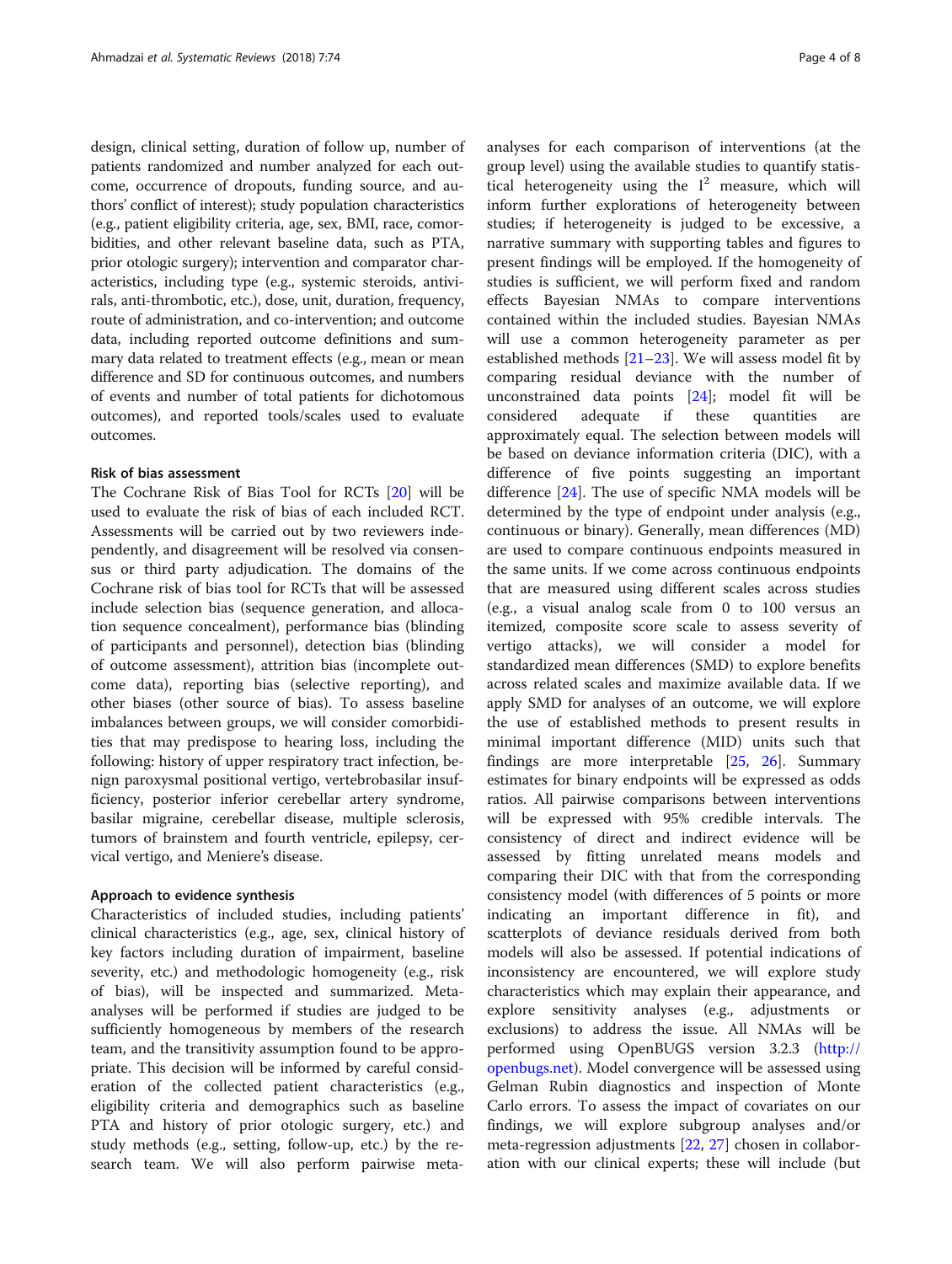not be limited to) gender distribution (e.g., % males), age, prevalence of dizziness, patients' prior history of steroid use, number of days since onset of hearing loss (or time to treatment), and severity of initial hearing loss; any characteristics added after protocol identification will be identified as post-hoc analyses in the final review. Description of the structure of the treatment network at the group level for the review is presented in Fig. 1 (though not all pairwise comparisons may be informed by trial data as shown, dependent upon the comparisons present in the final set of included studies). We will estimate key secondary measures of effect, namely SUCRA and average treatment rankings [[28\]](#page-7-0), to explore potential orderings of treatment hierarchy. Comparisonadjusted funnel plots [\[29](#page-7-0)] will be used to explore for the presence of publication bias.

## **Discussion**

A variety of pharmaceuticals have been used in treating SSNHL including systematic steroids, antivirals, systemic volume expansion, anti-thrombotics, vasodilators, increased tissue oxygenation therapies, intratympanic steroid-combination therapies, anti-inflammatory therapies, anti-platelet vasodilatation, and other therapies. Traditional systematic reviews exist that have compared effectiveness of certain pairs of interventions in patients with SSNHL [\[10,](#page-6-0) [14](#page-6-0), [30](#page-7-0)]; however, no NMAs enabling comparison of the multiplicity of interventions in a

unified synthesis and making use of direct and indirect evidence have been performed [[31](#page-7-0)–[34](#page-7-0)]. NMA enables researchers to address more clinically relevant questions by considering all clinically relevant comparators and incorporating all available direct and indirect evidence [[31](#page-7-0), [32\]](#page-7-0). This planned review incorporating NMA will offer new and informative evaluations of current therapies for SSNHL and enhance insights into the relative benefits of the available interventions for managing this difficult condition.

We will publish the results of this review in a clinical specialty journal with the intent of maximizing outreach to physicians pursuing prospective research for this condition. This effort will extend to emergency and primary care physicians, who in some cases may be the first to encounter this patient group. The report will present evidence networks summarizing past studies as well as ongoing studies (identified from [www.clinicaltrials.gov](http://www.clinicaltrials.gov) and other registries) to establish the current state of the evidence base and assess its ongoing evolution. Consideration of network geometry in light of the findings from NMAs can be of value to researchers and funders intent on avoiding waste of research funds on trials evaluating treatment comparisons of limited value [\[35](#page-7-0)]. In addition to a peer-reviewed publication, we will also draft lay summaries to post online and for distribution to key societies and patient groups.

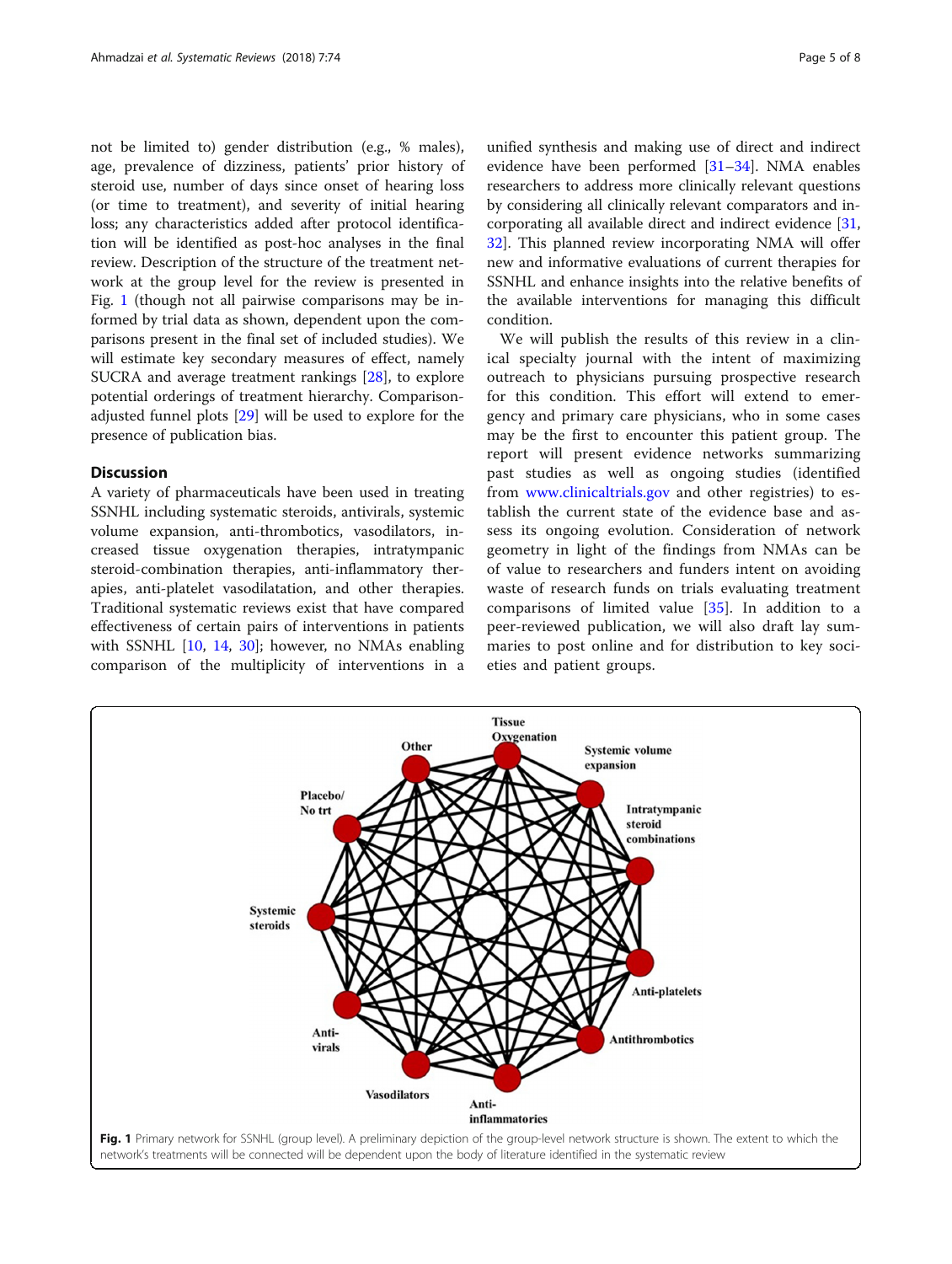## Appendix

## Search strategy

## RCTs

Database: Ovid MEDLINE(R) Epub Ahead of Print, In-Process & Other Non-Indexed Citations, Ovid MEDLI-NE(R) Daily and Ovid MEDLINE(R) <1946 to Present> Search Strategy:

- 1 exp. hearing loss, sensorineural/
- 2 Hearing Loss, Sudden/
- 3 sudden\*.tw,kw.
- 4 1 and (2 or 3)
- 5 Hearing Loss, Sudden/
- 6 (sudden\* adj3 ((loss\* or lose or losing) adj2 hear\*)).tw,kw.
- 7 (sudden\* adj3 ((degrad\* or deteriorat\*) adj2 hear\*)).tw,kw.
- 8 (sudden\* adj3 (impair\* adj2 hear\*)).tw,kw.
- 9 (sudden\* adj3 deaf\*).tw,kw.
- 10 (sudden\* adj3 (hypacusia\* or hypacus?s or hypoacousia or hypoacus?s)).tw,kw.
- 11 (SSHL or SSNHL or ISSHL or ISSNHL or SISHL or SISNHL).tw,kw.
- 12 (SSHLs or SSNHLs or ISSHLs or ISSNHLs or SISHLs or SISNHLs).tw,kw.
- 13 Hearing Loss/
- 14 sudden\*.tw,kw.
- 15 13 and 14
- 16 or/4-12,15
- 17 exp. Animals/ not (exp Animals/ and Humans/)
- 18 16 not 17
- 19 (comment or editorial or interview or news).pt.
- 20 (letter not (letter and randomized controlled trial)).pt.
- 21 18 not (19 or 20)
- 22 (controlled clinical trial or randomized controlled trial or pragmatic clinical trial).pt.
- 23 clinical trials as topic.sh.
- 24 Randomized Controlled Trials as Topic/
- 25 (randomi#ed. or randomi#ation\* or randomly or RCT\$1 or placebo\*).tw,kw.
- 26 ((singl\* or doubl\* or trebl\* or tripl\*) adj (mask\* or blind\* or dumm\*)).tw,kw.
- 27 trial.ti.
- 28 or/22-27
- 29 21 and 28 [RCTs]

## Reviews

Database: Ovid MEDLINE(R) Epub Ahead of Print, In-Process & Other Non-Indexed Citations, Ovid MEDLI- $NE(R)$  Daily and Ovid MEDLINE(R) <1946 to Present> Search Strategy:

1 exp. hearing loss, sensorineural/

- 2 Hearing Loss, Sudden/
- 3 sudden\*.tw,kw.
- 4 1 and (2 or 3)
- 5 Hearing Loss, Sudden/
- 6 (sudden\* adj3 ((loss\* or lose or losing) adj2 hear\*)).tw,kw.
- 7 (sudden\* adj3 ((degrad\* or deteriorat\*) adj2 hear\*)).tw,kw.
- 8 (sudden\* adj3 (impair\* adj2 hear\*)).tw,kw.
- 9 (sudden\* adj3 deaf\*).tw,kw.
- 10 (sudden\* adj3 (hypacusia\* or hypacus?s or hypoacousia or hypoacus?s)).tw,kw.
- 11 (SSHL or SSNHL or ISSHL or ISSNHL or SISHL or SISNHL).tw,kw.
- 12 (SSHLs or SSNHLs or ISSHLs or ISSNHLs or SISHLs or SISNHLs).tw,kw.
- 13 Hearing Loss/
- 14 sudden\*.tw,kw.
- 15 13 and 14
- 16 or/4-12,15
- 17 exp. Animals/not (exp Animals/and Humans/)
- 18 16 not 17
- 19 (comment or editorial or interview or news).pt.
- 20 (letter not (letter and randomized controlled trial)).pt.
- 21 18 not (19 or 20)
- 22 limit 21 to systematic reviews
- 23 meta analysis.pt.
- 24 exp. meta-analysis as topic/
- 25 (meta-analy\* or metanaly\* or metaanaly\* or met analy\* or integrative research or integrative review\* or integrative overview\* or research integration or research overview\* or collaborative review\*).tw,kw.
- 26 (systematic review\* or systematic overview\* or evidence-based review\* or evidence-based overview\* or (evidence adj3 (review\* or overview\*)) or metareview\* or meta-overview\* or meta-synthes\* or "review of reviews" or technology assessment\* or HTA or HTAs).tw,kw.
- 27 exp. Technology assessment, biomedical/
- 28 (cochrane or health technology assessment or evidence report).jw.
- 29 (network adj (MA or MAs)).tw,kw.
- 30 (NMA or NMAs).tw,kw.
- 31 indirect comparison?.tw,kw.
- 32 (indirect treatment\* adj1 comparison?).tw,kw.
- 33 (mixed treatment\* adj1 comparison?).tw,kw.
- 34 (multiple treatment\* adj1 comparison?).tw,kw.
- 35 (multi-treatment\* adj1 comparison?).tw,kw.
- 36 simultaneous comparison?.tw,kw.
- 37 mixed comparison?.tw,kw.
- 38 or/23-37
- 39 21 and 38
- 40 22 or 39 [SYSTEMATIC REVIEWS]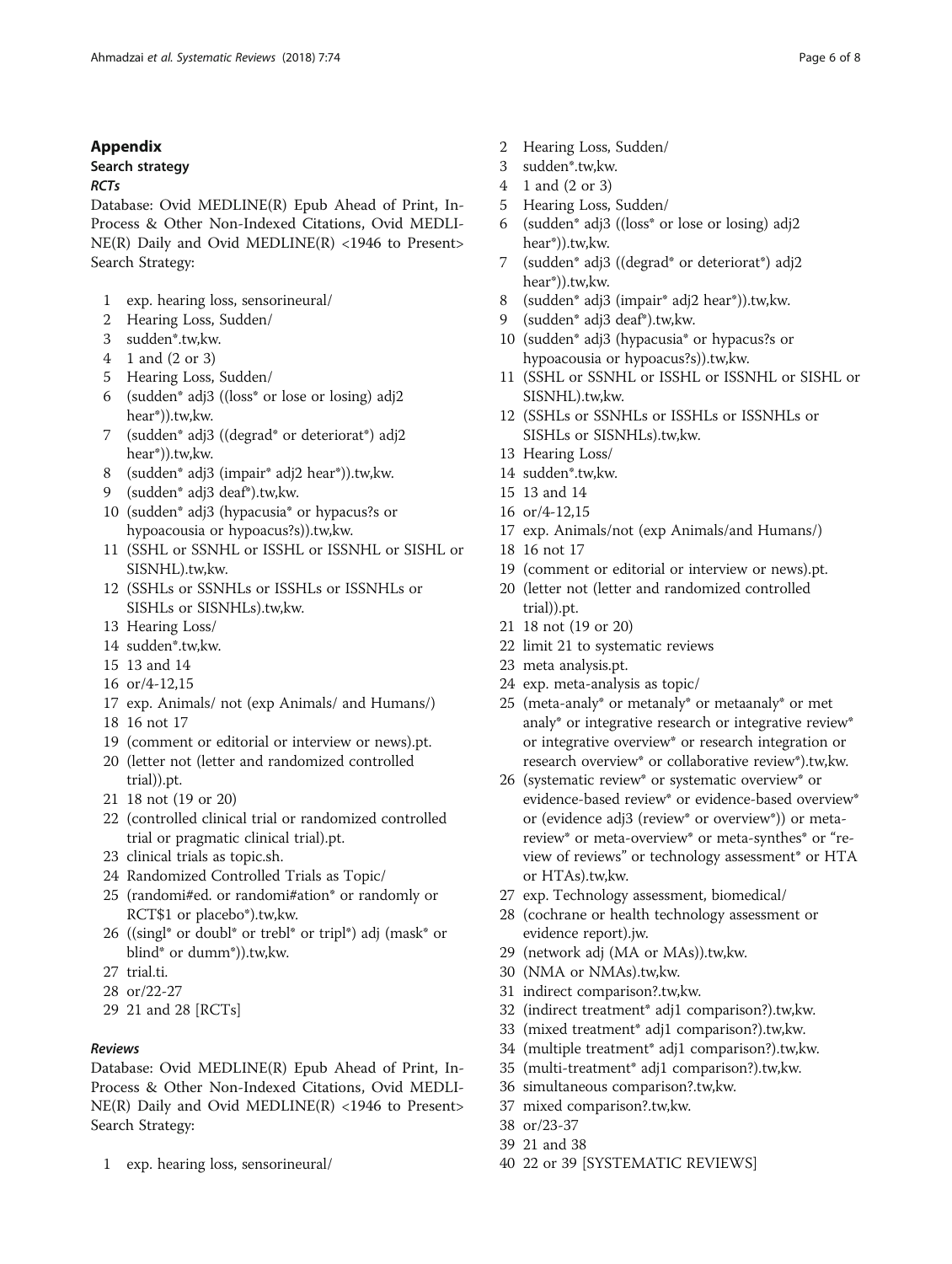#### <span id="page-6-0"></span>Abbreviations

MD: Mean difference; MID: Minimal important difference; NMA: Network meta-analysis; PICO: Population, intervention, comparator, outcome; PRESS: Peer review of electronic search strategies; PTA: Pure tone audiometry; SMD: Standardized mean difference; SR: Systematic review; SRT: Speech reception threshold; SSNHL: Sudden sensorineural hearing loss

#### Acknowledgements

We acknowledge Kaitryn Campbell for her assistance in peer-reviewing the search strategies for this systematic review. We also acknowledge our collaborators from the Canadian Hard of Hearing Association with whom we will partner to disseminate findings from our study to the community.

#### Funding

This systematic review and NMA was funded by Canadian Institute of Health Research's (CIHR), Grant number PJT-153108. The funding agency was not involved in development of the protocol. BH is supported by a New Investigator Award from the Canadian Institutes of Health Research.

#### Availability of data and materials

Data cited in this protocol were obtained by publically available published articles. Aggregate extracted data from the completed review will be made available from the corresponding author upon request.

#### Authors' contributions

BH, SK, and DW conceived the study design. BH, NA, and DW drafted the initial version of the protocol. BS derived the literature search strategy. WC performed all network meta-analyses in consultation with BH. NA, SK, DW, JB, DS, EF, VL, WC, BS, DM, and BH contributed to review of drafts of the manuscript and approved the final version.

#### Ethics approval and consent to participate

Not applicable for this study.

#### Competing interests

DM is co-editor-in-chief, Systematic Reviews. BH has received consultancy fees from Cornerstone Research Group for methodologic advice related to systematic reviews and meta-analysis. The remaining author(s) declare that they have no competing interests.

#### Publisher's Note

Springer Nature remains neutral with regard to jurisdictional claims in published maps and institutional affiliations.

#### Author details

<sup>1</sup>The Ottawa Hospital Research Institute, Center for Practice Changing Research, 501 Smyth Road, Box 201, Ottawa, Ontario K1H 8L6, Canada. <sup>2</sup>Department of ENT, The Ottawa Hospital, Ottawa, Canada. <sup>3</sup>The University of Ottawa School of Epidemiology, Public Health and Preventive Medicine, Ottawa, Canada. <sup>4</sup>Faculty of Health Sciences, University of Ottawa, Ottawa, Canada. <sup>5</sup>Children's Hospital of Eastern Ontario Research Institute, Ottawa, Canada. <sup>6</sup>Department of Otolaryngology—Head & Neck Surgery, Sunnybrook Health Sciences Centre, Sunnybrook Research Institute, Toronto, Canada. <sup>7</sup> Faculty of Medicine, University of Toronto, Toronto, Canada.

## Received: 19 September 2017 Accepted: 1 May 2018 Published online: 16 May 2018

#### References

- Mathers C, Smith A, Concha M. Global burden of hearing loss in the year 2000. World Health Organ. 2003. Available from: [http://www.who.int/](http://www.who.int/healthinfo/statistics/bod_hearingloss.pdf) [healthinfo/statistics/bod\\_hearingloss.pdf.](http://www.who.int/healthinfo/statistics/bod_hearingloss.pdf) Accessed June 2017.
- 2. Feder K, Michaud D, Ramage-Morin P, McNamee J, Beauregard Y. Prevalence of hearing loss among Canadians aged 20 to 79: audiometric results from the 2012/2013 Canadian health measures survey. Health Rep. 2015;26:18–25.
- Härkönen K, et al. Single-sided deafness: the effect of cochlear implantation on quality of life, quality of hearing, and working performance. ORL J Oto-Rhino-Laryngol Its Relat Spec. 2015;77:339–45.
- Raine C, Atkinson H, Strachan DR, Martin JM. Access to cochlear implants: time to reflect. Cochlear Implants Int. 2016;17(Suppl 1):42–6.
- 5. Alexander TH, Harris JP. Incidence of sudden sensorineural hearing loss. Otol Neurotol Off Publ Am Otol Soc Am Neurotol Soc Eur Acad Otol Neurotol. 2013;34:1586–9.
- 6. Stachler RJ, et al. Clinical practice guideline: sudden hearing loss. Otolaryngol-Head Neck Surg Off J Am Acad Otolaryngol-Head Neck Surg. 2012;146:S1–35.
- 7. Lawrence R, Thevasagayam R. Controversies in the management of sudden sensorineural hearing loss: an evidence-based review. Clin Otolaryngol Off J ENT-UK Off J Neth Soc Oto-Rhino-Laryngol Cervico-Facial Surg. 2015;40:176–82.
- 8. Kuhn M, Heman-Ackah SE, Shaikh JA, Roehm PC. Sudden sensorineural hearing loss: a review of diagnosis, treatment, and prognosis. Trends Amplif. 2011;15:91–105.
- 9. Chung S-D, Hung S-H, Lin H-C, Sheu J-J. Association between sudden sensorineural hearing loss and anxiety disorder: a population-based study. Eur Arch Oto-Rhino-Laryngol Off J Eur Fed Oto-Rhino-Laryngol Soc EUFOS Affil Ger Soc Oto-Rhino-Laryngol - Head Neck Surg. 2015;272:2673–8.
- 10. Labus J, Breil J, Stützer H, Michel O. Meta-analysis for the effect of medical therapy vs. placebo on recovery of idiopathic sudden hearing loss. Laryngoscope. 2010;120:1863–71.
- 11. Chen J, Liang J, Ou J, Cai W. Mental health in adults with sudden sensorineural hearing loss: an assessment of depressive symptoms and its correlates. J Psychosom Res. 2013;75:72–4.
- 12. Sano H, Okamoto M, Ohhashi K, Iwasaki S, Ogawa K. Quality of life reported by patients with idiopathic sudden sensorineural hearing loss. Otol Neurotol Off Publ Am Otol Soc Am Neurotol Soc Eur Acad Otol Neurotol. 2013;34:36–40.
- 13. Carlsson P-I, Hall M, Lind K-J, Danermark B. Quality of life, psychosocial consequences, and audiological rehabilitation after sudden sensorineural hearing loss. Int J Audiol. 2011;50:139–44.
- 14. Conlin AE, Parnes LS. Treatment of sudden sensorineural hearing loss: I. A systematic review. Arch Otolaryngol Head Neck Surg. 2007;133:573–81.
- 15. Schreiber BE, Agrup C, Haskard DO, Luxon LM. Sudden sensorineural hearing loss. Lancet Lond Engl. 2010;375:1203–11.
- 16. Shamseer L, et al. Preferred reporting items for systematic review and metaanalysis protocols (PRISMA-P) 2015: elaboration and explanation. BMJ. 2015; 349:g7647.
- 17. Hutton B, et al. The PRISMA extension statement for reporting of systematic reviews incorporating network meta-analyses of healthcare interventions: checklist and explanations. Ann Intern Med. 2015;162:777–84.
- 18. Sampson M, et al. An evidence-based practice guideline for the peer review of electronic search strategies. J Clin Epidemiol. 2009;62:944–52.
- 19. Moher D, Liberati A, Tetzlaff J, Altman DG, PRISMA group. Preferred reporting items for systematic reviews and meta-analyses: the PRISMA statement. PLoS Med. 2009;6(7):e1000097. [https://doi.org/10.1371/journal.](https://doi.org/10.1371/journal.pmed.1000097) [pmed.1000097.](https://doi.org/10.1371/journal.pmed.1000097)
- 20. Higgins J, Altman DG, Gøtzsche PC, Jüni P, Moher D, Oxman AD, Savovic J, Schulz KF, Weeks L, Sterne JA, Cochrane Bias Methods Group, Cochrane Statistical Methods Group. The Cochrane Collaboration's tool for assessing risk of bias in randomised trials. BMJ. 2011;343:d5928. [https://doi.org/10.](https://doi.org/10.1136/bmj.d5928) [1136/bmj.d5928.](https://doi.org/10.1136/bmj.d5928)
- 21. Dias S, Welton N, Sutton A & Ades A. NICE DSU technical support document 2:a generalised linear modelling framework for pairwise and network meta-analysis of randomised controlled trials. [http://www.nicedsu.](http://www.nicedsu.org.uk) [org.uk](http://www.nicedsu.org.uk) (2011).
- 22. Dias S, Sutton A, Welton N & Ades A. NICE DSU technical support document 3: heterogeneity: subgroups, meta-regression, bias and biasadjustment. <http://www.nicedsu.org.uk> (2012).
- 23. Dias S et al. NICE DSU technical support document 4: inconsistency in networks of evidence based on randomised controlled trials. [http://www.](http://www.nicedsu.org.uk) [nicedsu.org.uk](http://www.nicedsu.org.uk) (2011).
- 24. Spiegelhalter D, Best N, Carlin B, van der Linde A. Bayesian measures of model complexity and fit. JR Statist Soc B. 2002;64:583-639. Part 4.
- 25. Thorlund K, Walter SD, Johnston BC, Furukawa TA, Guyatt GH. Pooling health-related quality of life outcomes in meta-analysis-a tutorial and review of methods for enhancing interpretability. Res Synth Methods. 2011;2:188–203.
- 26. Johnston BC, et al. Improving the interpretation of quality of life evidence in meta-analyses: the application of minimal important difference units. Health Qual Life Outcomes. 2010;8:116.
- 27. Salanti G, Marinho V, Higgins J. A case study of multiple-treatments meta-analysis demonstrates that covariates should be considered. J Clin Epidemiol. 2009;62:857–64.